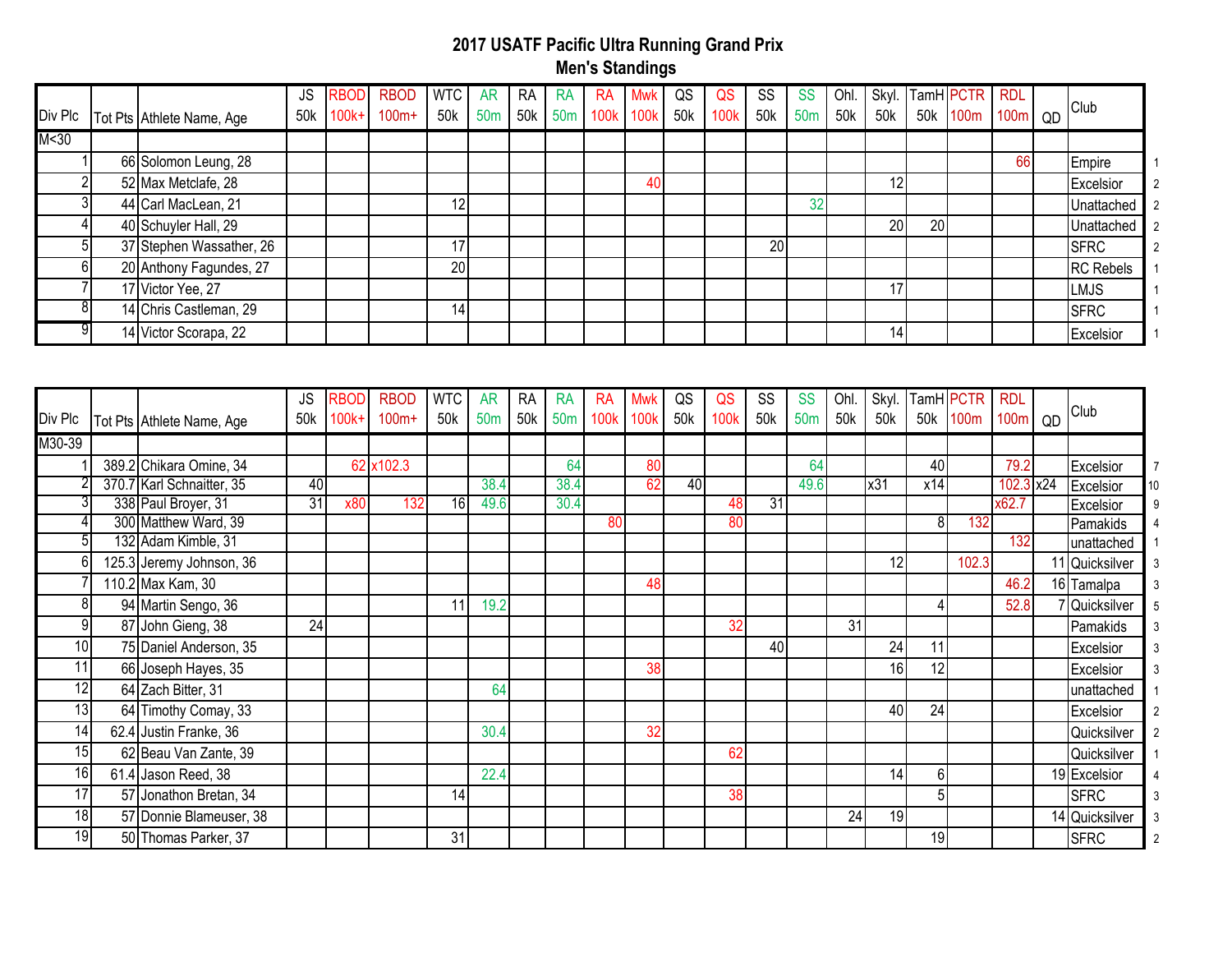| Div Plc         | Tot Pts Athlete Name, Age | <b>JS</b><br>50k | <b>RBOD</b><br>$100k+$ | <b>RBOD</b><br>$100m+$ | <b>WTC</b><br>50k | <b>AR</b><br>50 <sub>m</sub> | <b>RA</b><br>50k | <b>RA</b><br>50m | RA<br>100k | Mwk<br>100k | QS<br>50k | QS<br>100 <sub>k</sub> | SS<br>50k | <b>SS</b><br>50 <sub>m</sub> | Ohl.<br>50k | 50k | Skyl. TamH PCTR | 50k 100m | <b>RDL</b><br>100m | QD | Club          |  |
|-----------------|---------------------------|------------------|------------------------|------------------------|-------------------|------------------------------|------------------|------------------|------------|-------------|-----------|------------------------|-----------|------------------------------|-------------|-----|-----------------|----------|--------------------|----|---------------|--|
| 20 <sub>l</sub> | 49.6 Adolfo Andrade, 37   |                  |                        |                        |                   |                              |                  | 49.6             |            |             |           |                        |           |                              |             |     |                 |          |                    |    | Excelsior     |  |
| 21              | 48 Timothy Mallen, 33     |                  | 48                     |                        |                   |                              |                  |                  |            |             |           |                        |           |                              |             |     |                 |          |                    |    | Excelsior     |  |
| $\overline{22}$ | 41.4 Jonathan Strack, 36  |                  |                        |                        |                   |                              |                  |                  |            |             |           |                        |           | 30.4                         |             |     | 3               |          |                    |    | 8 Pamakids    |  |
| 23              | 41 Joshua Bornstein, 30   |                  |                        |                        |                   |                              |                  |                  |            |             |           |                        |           |                              |             |     | 10              |          |                    |    | 31 Tamalpa    |  |
| $\overline{24}$ | 40 Chris Mocko, 30        |                  |                        |                        | 40                |                              |                  |                  |            |             |           |                        |           |                              |             |     |                 |          |                    |    | unattached    |  |
| 25              | 40 Andrew Ewing, 39       |                  |                        |                        |                   |                              | 40               |                  |            |             |           |                        |           |                              |             |     |                 |          |                    |    | Pamakids      |  |
| 26              | 40 Justin Mikecz, 37      |                  |                        |                        |                   |                              |                  |                  |            |             |           |                        |           |                              | 40          |     |                 |          |                    |    | Pamakids      |  |
| 27              | 40 Crispin Flowerday, 38  |                  |                        |                        |                   |                              |                  |                  |            |             |           |                        |           |                              |             |     |                 |          |                    |    | 40 Excelsior  |  |
| 28              | 38.4 Lucas Horan, 36      |                  |                        |                        |                   |                              |                  |                  |            |             |           |                        |           | 38.4                         |             |     |                 |          |                    |    | Excelsior     |  |
| 29              | 37.6 Anthony Verdon, 37   |                  |                        |                        | 12                | 25.6                         |                  |                  |            |             |           |                        |           |                              |             |     |                 |          |                    |    | Tamalpa       |  |
| 30              | 31 Evan Sparling, 30      |                  |                        |                        |                   |                              |                  |                  |            |             | 31        |                        |           |                              |             |     |                 |          |                    |    | Excelsior     |  |
| $\overline{31}$ | 31 Alex Varner, 32        |                  |                        |                        |                   |                              |                  |                  |            |             |           |                        |           |                              |             |     | 31              |          |                    |    | <b>SFRC</b>   |  |
| $\overline{32}$ | 24 Matthew Schaar, 36     |                  |                        |                        | 24                |                              |                  |                  |            |             |           |                        |           |                              |             |     |                 |          |                    |    | <b>WVTC</b>   |  |
| 33              | 19 Jamey Gifford, 39      |                  |                        |                        | 19                |                              |                  |                  |            |             |           |                        |           |                              |             |     |                 |          |                    |    | <b>WVTC</b>   |  |
| 34              | 17.6 Charles Lim, 39      |                  |                        |                        |                   | 17.6                         |                  |                  |            |             |           |                        |           |                              |             |     |                 |          |                    |    | Pamakids      |  |
| 35              | 17 Francois Grenier, 35   |                  |                        |                        |                   |                              |                  |                  |            |             |           |                        |           |                              |             |     |                 |          |                    |    | 10 SFRC       |  |
|                 | 16 John Gaudette, 32      |                  |                        |                        |                   |                              |                  |                  |            |             |           |                        |           |                              |             |     | 16              |          |                    |    | <b>WVTC</b>   |  |
| 36              | 12 Josh Ritter, 37        |                  |                        |                        |                   |                              |                  |                  |            |             |           |                        |           |                              |             |     |                 |          |                    |    | 12 unattached |  |
| $\overline{37}$ | 9 Todd Robins, 33         |                  |                        |                        |                   |                              |                  |                  |            |             |           |                        |           |                              |             |     | 9               |          |                    |    | Excelsior     |  |
| 38              | Panya Somnhot, 36         |                  |                        |                        |                   |                              |                  |                  |            |             |           |                        |           |                              |             |     |                 |          |                    |    | 9 Tamalpa     |  |

| Div Plc | Tot Pts Athlete Name, Age   | JS<br>50k       | IRBODI<br>$100k+$ | <b>RBOD</b><br>$100m+$ | WIC<br>50k      | <b>AR</b><br>50 <sub>m</sub> | RA<br>50k | RA<br>50 <sub>m</sub> | -RA<br>100k 100k | Mwk | QS<br>50k | QS<br>100 <sub>k</sub> | SS<br>50k | <b>SS</b><br>50 <sub>m</sub> | Ohl.<br>50k | Skyl.<br>50k    | 50k             | TamH PCTR RDL<br>100 <sub>m</sub> | 100 <sub>m</sub>  | QD | <b>Club</b>    |
|---------|-----------------------------|-----------------|-------------------|------------------------|-----------------|------------------------------|-----------|-----------------------|------------------|-----|-----------|------------------------|-----------|------------------------------|-------------|-----------------|-----------------|-----------------------------------|-------------------|----|----------------|
| M40-49  |                             |                 |                   |                        |                 |                              |           |                       |                  |     |           |                        |           |                              |             |                 |                 |                                   |                   |    |                |
|         | 316.3 Willliam Dai, 47      |                 |                   |                        |                 |                              | 31        |                       |                  |     |           | 80                     |           |                              | 24          | 16              | 31              |                                   | $102.3 \times 10$ |    | Pamakids       |
|         | 243.4 Joe Wehrheim, 45      | 16 <sup>l</sup> | 80                |                        | х7              | 38.4                         | 19        |                       |                  | 28  | 31        |                        | 31        |                              |             | х8              |                 |                                   |                   |    | Pamakids       |
|         | 224.6 Oscar Osorio, 40      |                 | 62                |                        |                 |                              |           |                       |                  |     |           | 24                     |           | 30.4                         |             |                 | 16              | 79.2I                             |                   |    | Pamakids       |
|         | 204 Jack Hsueh, 42          |                 |                   |                        |                 |                              | 40        |                       |                  | 62  |           |                        |           |                              | 31          | 31              | 40              |                                   |                   |    | Pamakids       |
|         | 195.7 Loren Lewis, 44       |                 |                   |                        |                 |                              |           |                       |                  |     |           |                        |           | 38.4                         |             |                 | 19              | 102.3                             |                   |    | 16 Quicksilver |
|         | 138.6 Enrique Rodriguez, 42 | 19              |                   |                        | 10 <sup>1</sup> |                              |           |                       |                  |     |           | 32                     |           | 49.6                         |             | 14 <sub>1</sub> | 14 <sub>l</sub> |                                   |                   |    | Pamakids       |
|         | 132 Daniel Kono, 48         |                 |                   |                        |                 |                              |           |                       |                  |     |           |                        |           |                              |             |                 |                 |                                   | 132 <sub>1</sub>  |    | Excelsior      |
|         | 132 Shawn Sullivan, 40      |                 |                   |                        |                 |                              |           |                       |                  |     |           |                        |           |                              |             |                 |                 | 132                               |                   |    | unattached     |
|         | 112 Phillip Sanderson, 49   |                 |                   |                        |                 | 64                           |           |                       |                  | 48  |           |                        |           |                              |             |                 |                 |                                   |                   |    | Tamalpa        |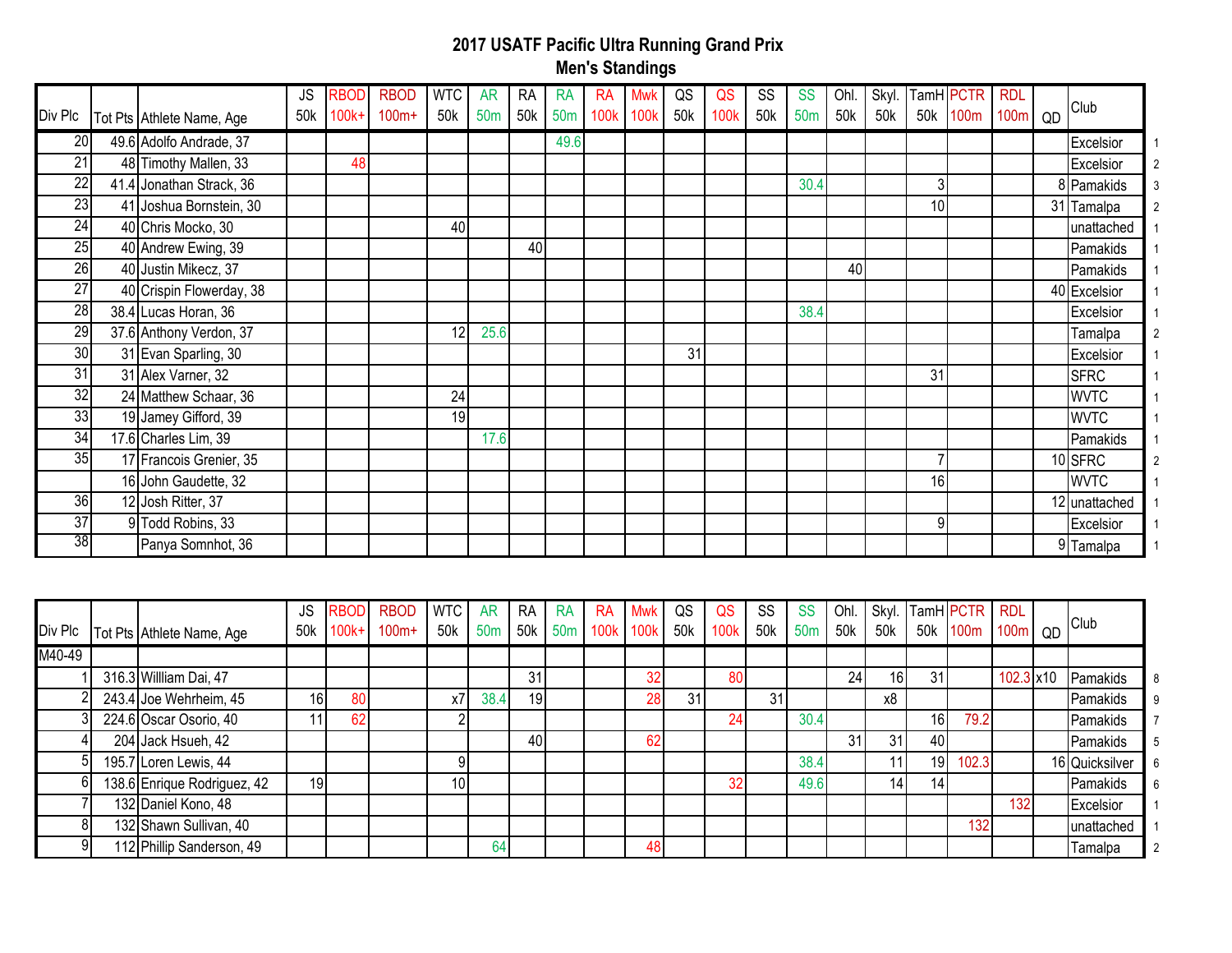|                 |                            | <b>JS</b> | <b>RBOD</b> | <b>RBOD</b> | <b>WTC</b>      | <b>AR</b>       | <b>RA</b> | <b>RA</b>       | <b>RA</b>        | <b>Mwk</b>       | QS  | QS   | SS  | <b>SS</b>       | Ohl. |                 | Skyl. TamH PCTR |      | <b>RDL</b> |                     |
|-----------------|----------------------------|-----------|-------------|-------------|-----------------|-----------------|-----------|-----------------|------------------|------------------|-----|------|-----|-----------------|------|-----------------|-----------------|------|------------|---------------------|
| Div Plc         | Tot Pts Athlete Name, Age  | 50k       | $100k +$    | $100m+$     | 50k             | 50 <sub>m</sub> | 50k       | 50 <sub>m</sub> | 100 <sub>k</sub> | 100 <sub>k</sub> | 50k | 100k | 50k | 50 <sub>m</sub> | 50k  | 50k             | 50k             | 100m | $100m$ QD  | Club                |
| 10              | 92.8 Alvin Lubrino, 46     |           |             |             | $\mathbf{1}$    |                 |           |                 |                  |                  | 24  |      |     |                 |      |                 | 11              |      | 52.8 x46.2 | 4 Pamakids          |
| 11              | 90.8 Nickolas Kunder, 47   |           |             |             |                 |                 |           |                 |                  | 38               |     |      |     |                 |      |                 |                 |      | 52.8       | Quicksilver         |
| $\overline{12}$ | 80 Ron Gutierrez, 49       |           |             |             |                 |                 |           |                 |                  | 80               |     |      |     |                 |      |                 |                 |      |            | Excelsior           |
| 13              | 80 Joshua Lerner, 41       |           |             |             | 40              |                 |           |                 |                  |                  |     |      |     |                 |      |                 |                 |      |            | 40 SFRC             |
| $\overline{14}$ | 79.2 Dave Evans, 40        |           |             |             |                 |                 |           |                 |                  |                  |     |      |     |                 |      |                 |                 |      | 79.2       | <b>Trialblazers</b> |
| 15              | 74 Kent Dozier, 41         |           |             |             |                 |                 |           |                 |                  |                  |     | 48   |     |                 | 14   |                 |                 |      |            | 12 Pamakids         |
| 16              | 69.7 Ken Michal, 46        |           |             |             |                 |                 |           |                 |                  |                  |     |      |     |                 |      |                 |                 |      | 62.7       | Excelsior           |
| 17              | 67.2 Sam Fiandaca, 45      |           |             |             |                 |                 |           |                 |                  |                  |     |      |     |                 |      | 9               | 12              | 46.2 |            | Excelsior           |
| 18              | 64 Behnam Kamrani, 42      |           |             |             |                 |                 |           | 64              |                  |                  |     |      |     |                 |      |                 |                 |      |            | Excelsior           |
| 19              | 64 Ken Zemach, 48          |           |             |             |                 |                 |           |                 |                  |                  |     |      |     | 64              |      |                 |                 |      |            | Excelsior           |
| 20              | 62.7 Lawrence Low, 48      |           |             |             |                 |                 |           |                 |                  |                  |     |      |     |                 |      |                 |                 | 62.7 |            | unattached          |
| 21              | 62 Klas Eklof. 46          |           |             |             |                 |                 |           |                 |                  |                  |     | 62   |     |                 |      |                 |                 |      |            | Tamalpa             |
| $\overline{22}$ | 55.6 Jay Boncodin, 45      |           |             |             | 6               | 49.6            |           |                 |                  |                  |     |      |     |                 |      |                 |                 |      |            | unattached          |
| 23              | 54 Peter Fain, 45          |           |             |             | $\overline{14}$ |                 |           |                 |                  |                  |     |      | 40  |                 |      |                 |                 |      |            | Tamalpa             |
| 24              | 51 Chris Jones, 45         | 40        |             |             |                 |                 |           |                 |                  |                  |     |      |     |                 |      |                 |                 |      |            | 11 Pamakids         |
| 25              | 50.6 Ed Liu, 47            |           |             |             |                 |                 |           |                 |                  |                  |     |      |     |                 |      |                 | 10 <sup>1</sup> | 39.6 |            | Pamakids            |
| 26              | 46.4 Ken Neely, 45         |           |             |             |                 | 22.4            |           |                 |                  | 24               |     |      |     |                 |      |                 |                 |      |            | unattached          |
| $\overline{27}$ | 40 Franz Dill, 41          |           |             |             |                 |                 |           |                 |                  |                  | 40  |      |     |                 |      |                 |                 |      |            | Excelsior           |
| $\overline{28}$ | 40 Stuart Taylor, 42       |           |             |             |                 |                 |           |                 |                  |                  |     |      |     |                 | 40   |                 |                 |      |            | Quicksilver         |
| 29              | 40 Colin Alley, 47         | 24        |             |             |                 |                 |           |                 |                  |                  |     |      |     |                 | 16   |                 |                 |      |            | Pamakids            |
| 30              | 40 Lance Doherty, 40       |           |             |             |                 |                 |           |                 |                  |                  |     |      |     |                 |      | $\overline{40}$ |                 |      |            | Excelsior           |
| $\overline{31}$ | 40 Bjorn Flatt, 42         |           |             |             |                 |                 |           |                 |                  |                  |     | 28   |     |                 |      | 12              |                 |      |            | Quicksilver         |
| 32              | 38 Sean Curry, 49          |           |             |             |                 |                 |           |                 |                  |                  |     | 38   |     |                 |      |                 |                 |      |            | Unattached          |
| 33              | 38 Junel Haugley, 45       | 14        |             |             |                 |                 | 24        |                 |                  |                  |     |      |     |                 |      |                 |                 |      |            | Pamakids            |
| 34              | 31 Yasushi Saito, 49       | 31        |             |             |                 |                 |           |                 |                  |                  |     |      |     |                 |      |                 |                 |      |            | Excelsior           |
| 35              | 31 Gary Blanco, 49         |           |             |             | $\overline{31}$ |                 |           |                 |                  |                  |     |      |     |                 |      |                 |                 |      |            | <b>SRA Elite</b>    |
| 36              | 31 Gaspar Mora Porta, 40   |           |             |             |                 |                 |           |                 |                  |                  |     |      |     |                 |      |                 |                 |      |            | 31 Quicksilver      |
| 37              | 30.4 Walter Strach III, 47 |           |             |             |                 | 30.4            |           |                 |                  |                  |     |      |     |                 |      |                 |                 |      |            | Quicksilver         |
| $\overline{38}$ | 28.6 Michael Beckwith, 45  |           |             |             | 3               | 25.6            |           |                 |                  |                  |     |      |     |                 |      |                 |                 |      |            | unattached          |
| 39              | 26 Richard Snipes, 41      |           |             |             | 12              |                 |           |                 |                  |                  |     |      |     |                 |      |                 |                 |      |            | 14 SFRC             |
| 40              | 24 Joe Van de Water, 49    |           |             |             | 24              |                 |           |                 |                  |                  |     |      |     |                 |      |                 |                 |      |            | <b>SRA Elite</b>    |
| 41              | 24 Brian Purcell, 45       |           |             |             |                 |                 |           |                 |                  |                  |     |      |     |                 |      | $\overline{24}$ |                 |      |            | Excelsior           |
| 42              | 24 Israiel Ramirez, 43     |           |             |             |                 |                 |           |                 |                  |                  |     |      |     |                 |      |                 | $\overline{24}$ |      |            | Pamakids            |
| 43              | 19.2 Tony Nguyen, 43       |           |             |             |                 | 19.2            |           |                 |                  |                  |     |      |     |                 |      |                 |                 |      |            | Pamakids            |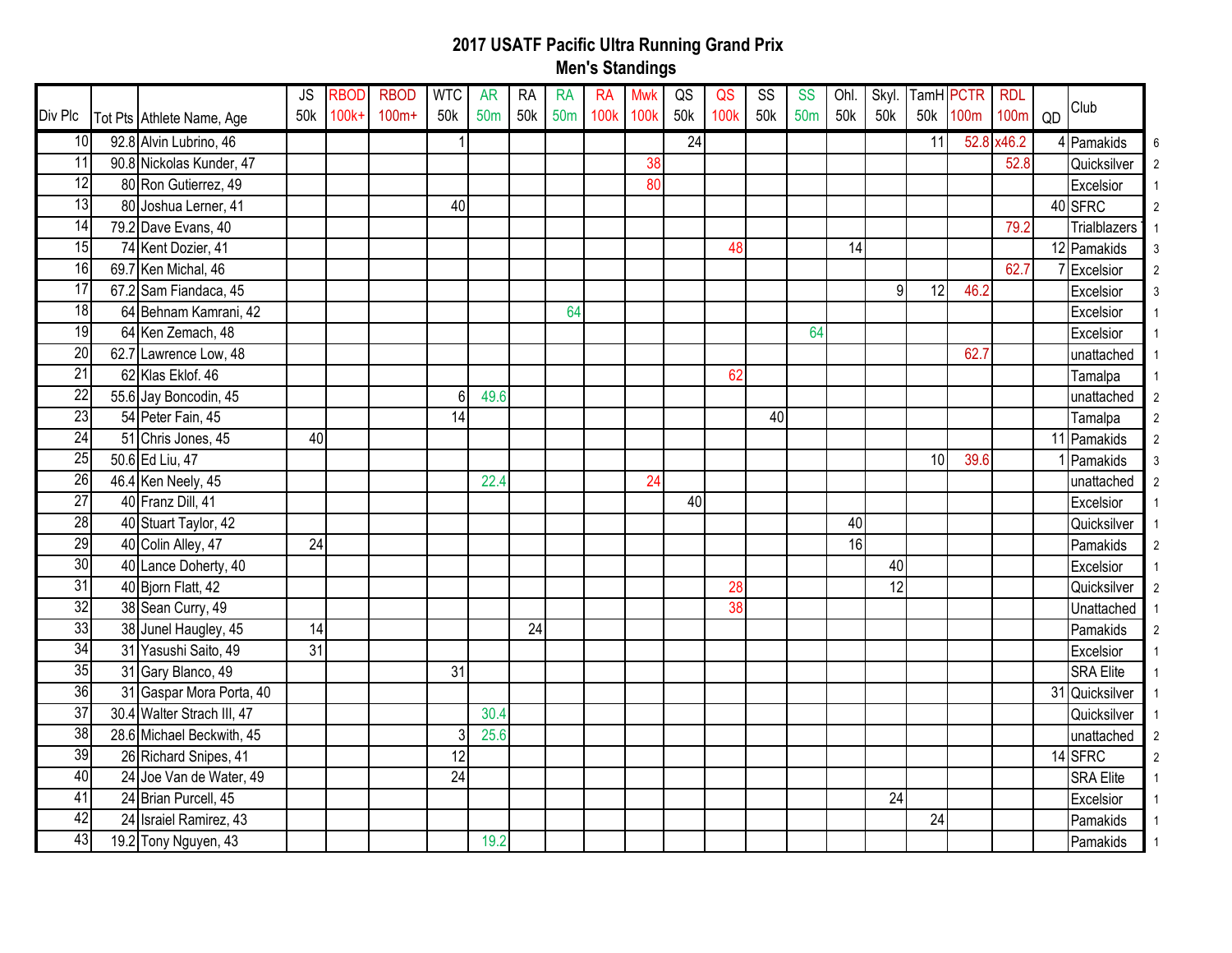| Div Plc         | Tot Pts Athlete Name, Age  | <b>JS</b><br>50k | RBOD<br>100k+ | <b>RBOD</b><br>$100m+$ | <b>WTC</b><br>50k | <b>AR</b><br>50 <sub>m</sub> | RA<br>50k | <b>RA</b><br>50 <sub>m</sub> | <b>RA</b><br>100k | Mwk<br>100k | QS<br>50k | QS<br>100k | SS<br>50k | <b>SS</b><br>50 <sub>m</sub> | Ohl.<br>50k | 50k | Skyl. TamH PCTR<br>50k 100m | RDL<br>100 <sub>m</sub> | QD | Club               |
|-----------------|----------------------------|------------------|---------------|------------------------|-------------------|------------------------------|-----------|------------------------------|-------------------|-------------|-----------|------------|-----------|------------------------------|-------------|-----|-----------------------------|-------------------------|----|--------------------|
| 44              | 19 Marc Flores, 44         |                  |               |                        | 19                |                              |           |                              |                   |             |           |            |           |                              |             |     |                             |                         |    | <b>SRA Elite</b>   |
| 45              | 19 David Roberts, 43       |                  |               |                        |                   |                              |           |                              |                   |             |           |            |           |                              | 19          |     |                             |                         |    | Quicksilver        |
| 46              | 19 William Fong, 45        |                  |               |                        |                   |                              |           |                              |                   |             |           |            |           |                              |             | 19  |                             |                         |    | Excelsior          |
| 47              | 19 Ace Ewing, 40           |                  |               |                        |                   |                              |           |                              |                   |             |           |            |           |                              |             |     |                             |                         |    | 19 Pamakids        |
| 48              | 16 Michael Fadling, 48     |                  |               |                        | 16                |                              |           |                              |                   |             |           |            |           |                              |             |     |                             |                         |    | unattached         |
| 49              | 15 Philip Dangler, 42      |                  |               |                        | 3                 |                              |           |                              |                   |             |           |            |           |                              |             | 10  |                             |                         |    | 2LMJS              |
| 50              | 12 Jose San Gabriel, 48    | 12               |               |                        |                   |                              |           |                              |                   |             |           |            |           |                              |             |     |                             |                         |    | Pamakids           |
| 51              | 11 Mario Diego, 43         |                  |               |                        | 11                |                              |           |                              |                   |             |           |            |           |                              |             |     |                             |                         |    | Tamalpa            |
| 52              | 9 Will Aarsheim, 48        |                  |               |                        |                   |                              |           |                              |                   |             |           |            |           |                              |             |     |                             |                         |    | 9 unattached       |
| 53              | 8 Nakia Baird, 42          |                  |               |                        |                   |                              |           |                              |                   |             |           |            |           |                              |             |     |                             |                         |    | 8 Excelsior        |
| 54              | 8 Daniel Swartz, 44        |                  |               |                        | 8                 |                              |           |                              |                   |             |           |            |           |                              |             |     |                             |                         |    | <b>Thunder Hav</b> |
| 55              | 6 William Nicols, 42       |                  |               |                        |                   |                              |           |                              |                   |             |           |            |           |                              |             |     |                             |                         |    | 6 unattached       |
| 56              | 5 Robert Johnson, 47       |                  |               |                        |                   |                              |           |                              |                   |             |           |            |           |                              |             |     |                             |                         |    | 5 Fast&Fierce      |
| 57              | 5 Jesse Jemenez, 43        |                  |               |                        | 5                 |                              |           |                              |                   |             |           |            |           |                              |             |     |                             |                         |    | Pamakids           |
| $\overline{58}$ | 4 Michael Dasalla, 47      |                  |               |                        |                   |                              |           |                              |                   |             |           |            |           |                              |             |     |                             |                         |    | Pamakids           |
| 59              | 3 Joselito San Gabriel, 49 |                  |               |                        |                   |                              |           |                              |                   |             |           |            |           |                              |             |     |                             |                         |    | 3 Pamakids         |

| Div Plc         | Tot Pts Athlete Name, Age  | <b>JS</b><br>50k | <b>RBOD</b><br>$100k+$ | <b>RBOD</b><br>$100m+$ | <b>WTC</b><br>50k | <b>AR</b><br>50 <sub>m</sub> | <b>RA</b><br>50k | <b>RA</b><br>50 <sub>m</sub> | <b>RA</b><br>100k | Mwk<br>100k | QS<br>50k | QS<br>100 <sub>k</sub> | SS<br>50k | <b>SS</b><br>50 <sub>m</sub> | Ohl.<br>50k | 50k | 50k | Skyl. TamH PCTR<br>100m | <b>RDL</b><br>100 <sub>m</sub> | QD | Club              |  |
|-----------------|----------------------------|------------------|------------------------|------------------------|-------------------|------------------------------|------------------|------------------------------|-------------------|-------------|-----------|------------------------|-----------|------------------------------|-------------|-----|-----|-------------------------|--------------------------------|----|-------------------|--|
| M50-59          |                            |                  |                        |                        |                   |                              |                  |                              |                   |             |           |                        |           |                              |             |     |     |                         |                                |    |                   |  |
|                 | 443 Jean Pommier, 52       | 40               | x80                    | 132                    |                   |                              | 40               |                              |                   | 80          |           | 80                     |           |                              | 40          | 31  |     |                         |                                |    | Quicksilver       |  |
|                 | 211.2 Charles Blakeney, 54 |                  |                        |                        |                   |                              |                  |                              | 80                |             |           | 28                     |           |                              |             | 24  |     | 79.2                    |                                |    | Quicksilver       |  |
| 31              | 196.4 Dwight Brown, 56     |                  |                        |                        |                   |                              |                  |                              |                   |             |           |                        |           | 38.4                         |             | 14  |     | 132                     |                                |    | 12 Quicksilver    |  |
|                 | 181.6 Ray Sanchez, 50      |                  |                        |                        |                   | 49.6                         |                  |                              |                   |             |           |                        |           |                              |             |     |     |                         | 132                            |    | <b>Buff Chips</b> |  |
| 51              | 159.8 Ronald Hess, 55      |                  |                        |                        |                   |                              |                  |                              |                   |             |           |                        |           | 49.6                         |             |     |     |                         | 79.2                           |    | 31 RC Rebels      |  |
| 61              | 141.7 Chuck Amital, 58     | 31               |                        |                        |                   |                              |                  |                              |                   | 48          |           |                        |           |                              |             |     |     |                         | 62.7                           |    | Pamakids          |  |
|                 | 102.4 Mark Lantz, 51       |                  |                        |                        |                   | 38.4                         |                  |                              |                   |             |           |                        |           | 64                           |             |     |     |                         |                                |    | <b>Buff Chips</b> |  |
| 8I              | 102.3 Jeff Merrell, 50     |                  |                        |                        |                   |                              |                  |                              |                   |             |           |                        |           |                              |             |     |     | 102.3                   |                                |    | Unattached        |  |
| 91              | 102.3 Yasushi Saito, 50    |                  |                        |                        |                   |                              |                  |                              |                   |             |           |                        |           |                              |             |     |     |                         | 102.3                          |    | Excelsior         |  |
| 10 <sup>1</sup> | 97.7 Michael Li, 51        |                  |                        |                        |                   |                              |                  |                              |                   |             |           |                        |           |                              |             |     | 24  | 62.7                    |                                |    | 11 Pamakids       |  |
|                 | 80 Cliff Lentz, 52         |                  |                        |                        |                   |                              |                  |                              |                   |             |           |                        |           |                              |             | 40  | 40  |                         |                                |    | Excelsior         |  |
| 12              | 80 Dan Barger, 51          |                  |                        |                        | 40                |                              |                  |                              |                   |             |           |                        |           |                              |             |     |     |                         |                                |    | 40 Unattached     |  |
| 13              | 78.4 Eddie Schmidt, 53     |                  |                        |                        |                   | 30.4                         |                  |                              |                   |             |           | 48                     |           |                              |             |     |     |                         |                                |    | <b>Buff Chips</b> |  |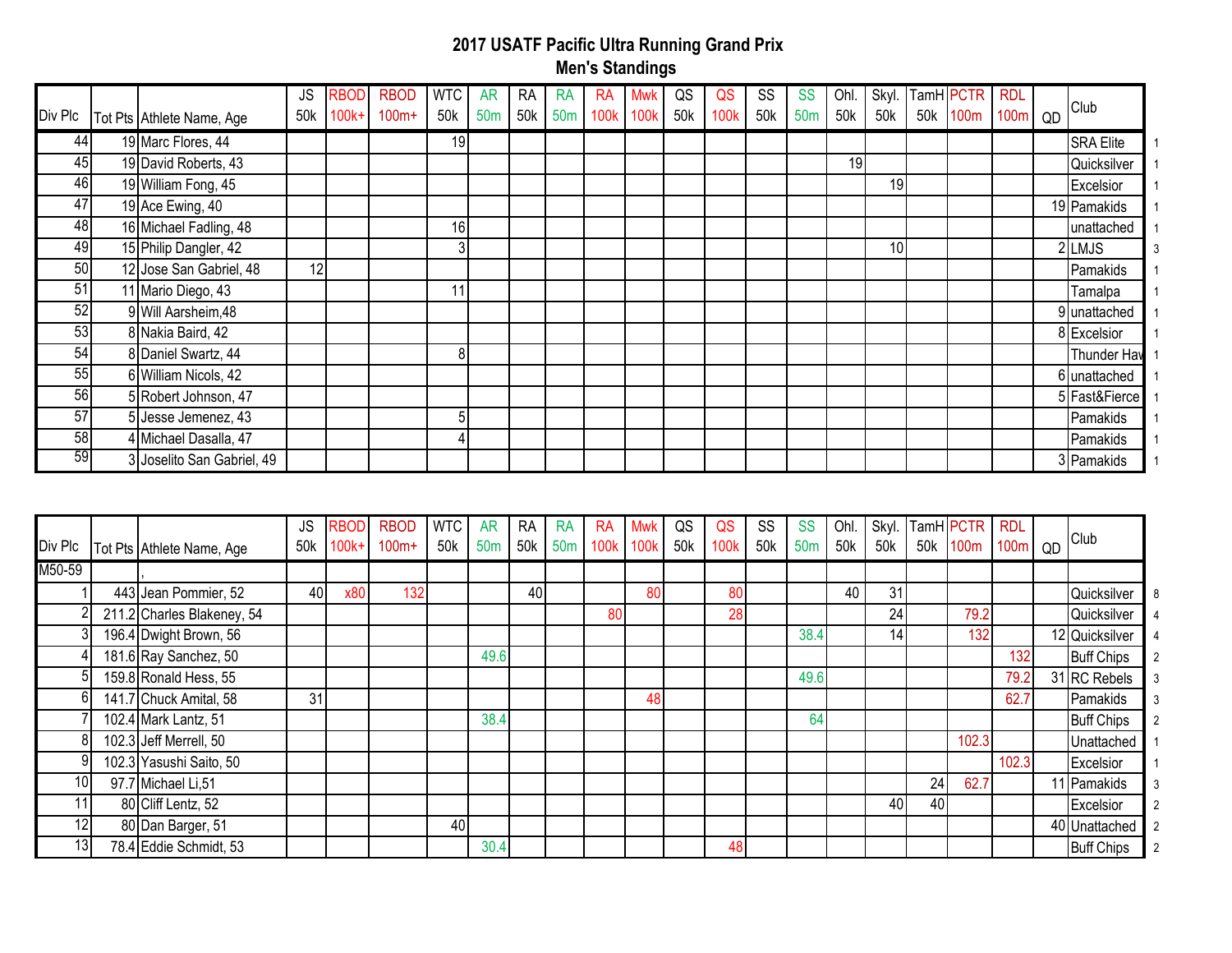| Div Plc         | Tot Pts Athlete Name, Age | <b>JS</b><br>50k | RBOD<br>$100k+$ | <b>RBOD</b><br>$100m+$ | <b>WTC</b><br>50k | <b>AR</b><br>50 <sub>m</sub> | <b>RA</b><br>50k | <b>RA</b><br>50m | <b>RA</b><br>100k | <b>Mwk</b><br>100k | QS<br>50k | QS<br>100k | <b>SS</b><br>50k | <b>SS</b><br>50 <sub>m</sub> | Ohl.<br>50 <sub>k</sub> | Skyl.<br>50k    | 50k | TamH <b>PCTR</b><br>100m | <b>RDL</b><br>100m | QD | Club                |  |
|-----------------|---------------------------|------------------|-----------------|------------------------|-------------------|------------------------------|------------------|------------------|-------------------|--------------------|-----------|------------|------------------|------------------------------|-------------------------|-----------------|-----|--------------------------|--------------------|----|---------------------|--|
| 14              | 74.4 Todd Glieden, 50     |                  |                 |                        | 9                 | 22.4                         |                  |                  |                   |                    | 31        |            |                  |                              |                         | 12              |     |                          |                    |    | LMJS                |  |
| 15              | 69 Eric King, 50          |                  |                 |                        | 31                |                              |                  |                  |                   | 38                 |           |            |                  |                              |                         |                 |     |                          |                    |    | Pamakids            |  |
| 16              | 64 Rich Hanna, 52         |                  |                 |                        |                   | 64                           |                  |                  |                   |                    |           |            |                  |                              |                         |                 |     |                          |                    |    | <b>RC</b> Rebels    |  |
| 17              | 64 Gary Saxton, 56        |                  |                 |                        | 24                |                              |                  |                  |                   |                    | 40        |            |                  |                              |                         |                 |     |                          |                    |    | Quicksilver         |  |
| 18              | 62 Paul Sumner, 51        |                  |                 |                        |                   |                              |                  |                  |                   | 62                 |           |            |                  |                              |                         |                 |     |                          |                    |    | Tamalpa             |  |
| $\overline{19}$ | 62 Mark Tanaka, 50        |                  |                 |                        |                   |                              |                  |                  |                   |                    |           | 62         |                  |                              |                         |                 |     |                          |                    |    | Quicksilver         |  |
| $\overline{20}$ | 52.8 Harris Goodman, 52   |                  |                 |                        |                   |                              |                  |                  |                   |                    |           |            |                  |                              |                         |                 |     |                          | 52.8               |    | Quicksilver         |  |
| $\overline{21}$ | 47 Jeffery Rogers, 55     |                  |                 |                        |                   |                              |                  |                  |                   |                    |           |            |                  |                              |                         |                 | 31  |                          |                    |    | 16 Unattached       |  |
| 22              | 38 Oleg Khryashchev, 51   |                  |                 |                        |                   |                              |                  |                  |                   |                    |           | 38         |                  |                              |                         |                 |     |                          |                    |    | Forward Mo          |  |
| $\overline{23}$ | 37.6 Ken Press, 53        |                  |                 |                        | 12                | 25.6                         |                  |                  |                   |                    |           |            |                  |                              |                         |                 |     |                          |                    |    | Unattached          |  |
| 24              | 32 Keith Lubliner, 56     |                  |                 |                        |                   |                              |                  |                  |                   | 32                 |           |            |                  |                              |                         |                 |     |                          |                    |    | Quicksilver         |  |
| $\overline{25}$ | 32 Don Rodrigues, 57      |                  |                 |                        |                   |                              |                  |                  |                   |                    |           | 32         |                  |                              |                         |                 |     |                          |                    |    | Quicksilver         |  |
| 26              | 31 Jerry Flanagan, 51     |                  |                 |                        |                   |                              |                  |                  |                   |                    |           |            |                  |                              | 31                      |                 |     |                          |                    |    | Pamakids            |  |
| $\overline{27}$ | 24 John Trent, 54         |                  |                 |                        |                   |                              |                  |                  |                   |                    |           | 24         |                  |                              |                         |                 |     |                          |                    |    | <b>Silver State</b> |  |
| 28              | 24 Dan Burke, 58          |                  |                 |                        |                   |                              |                  |                  |                   |                    |           |            |                  |                              | 24                      |                 |     |                          |                    |    | Quicksilver         |  |
| $\overline{29}$ | 24 Chris Bassett, 50      |                  |                 |                        |                   |                              |                  |                  |                   |                    |           |            |                  |                              |                         |                 |     |                          |                    |    | 24 Pamakids         |  |
| 30              | 19 Bert Braden, 56        |                  |                 |                        | 19                |                              |                  |                  |                   |                    |           |            |                  |                              |                         |                 |     |                          |                    |    | Empire              |  |
| 31              | 19 George Rehmet, 50      |                  |                 |                        |                   |                              |                  |                  |                   |                    |           |            |                  |                              | 19                      |                 |     |                          |                    |    | Pamakids            |  |
| 32              | 19 Bill Carpenter, 58     |                  |                 |                        |                   |                              |                  |                  |                   |                    |           |            |                  |                              |                         | 19              |     |                          |                    |    | LMJS                |  |
| 33              | 19 Peter Brewer, 54       |                  |                 |                        |                   |                              |                  |                  |                   |                    |           |            |                  |                              |                         |                 |     |                          |                    |    | 19 Unattached       |  |
| 34              | 16 John Feeny, 57         |                  |                 |                        | 16                |                              |                  |                  |                   |                    |           |            |                  |                              |                         |                 |     |                          |                    |    | <b>Buff Chips</b>   |  |
| 35              | 16 Dave Nicely, 56        |                  |                 |                        |                   |                              |                  |                  |                   |                    |           |            |                  |                              |                         | 16              |     |                          |                    |    | LMJS                |  |
| 36              | 14 Bud Parer, 54          |                  |                 |                        |                   |                              |                  |                  |                   |                    |           |            |                  |                              |                         |                 |     |                          |                    |    | 14 Tamalpa          |  |
| $\overline{37}$ | 14 Chris Gladding, 57     |                  |                 |                        | 14                |                              |                  |                  |                   |                    |           |            |                  |                              |                         |                 |     |                          |                    |    | Quicksilver         |  |
| 38              | 11 Geoff Quick, 53        |                  |                 |                        | 11                |                              |                  |                  |                   |                    |           |            |                  |                              |                         |                 |     |                          |                    |    | Pamakids            |  |
| 39              | 11 Edmundo Vitocruz, 50   |                  |                 |                        |                   |                              |                  |                  |                   |                    |           |            |                  |                              |                         | $\overline{11}$ |     |                          |                    |    | LMJS                |  |
| 40              | 10 Eric Wright, 54        |                  |                 |                        | 10 <sup>1</sup>   |                              |                  |                  |                   |                    |           |            |                  |                              |                         |                 |     |                          |                    |    | Unattached          |  |
|                 |                           |                  |                 |                        |                   |                              |                  |                  |                   |                    |           |            |                  |                              |                         |                 |     |                          |                    |    |                     |  |

|        | Div Plc Tot Pts Athlete Name, Age |  | RBOD WTC AR RA RA RA Mwk QS QS<br>50k 100k+ 100m+ | '50k   50m   50k   50m   100k   100k   50k   100k   50k   50m   50k |      |     |    |  |    | -SS I | SS | 50k       | Ohl. Skyl. TamHPCTR RDL<br>50k 100m 100m QD |    | Club           |                |
|--------|-----------------------------------|--|---------------------------------------------------|---------------------------------------------------------------------|------|-----|----|--|----|-------|----|-----------|---------------------------------------------|----|----------------|----------------|
| M60-69 |                                   |  |                                                   |                                                                     |      |     |    |  |    |       |    |           |                                             |    |                |                |
|        | 216 Joseph Swenson, 61            |  |                                                   |                                                                     |      |     | 40 |  |    |       |    | <b>20</b> |                                             | 66 | Quicksilver    |                |
|        | 189.6 Stephen Strauss, 62         |  |                                                   | 10 <sup>1</sup>                                                     | 22.4 | 27' |    |  | ◡⊣ |       |    | 12        | 66                                          |    | 14 Quicksilver | $\blacksquare$ |